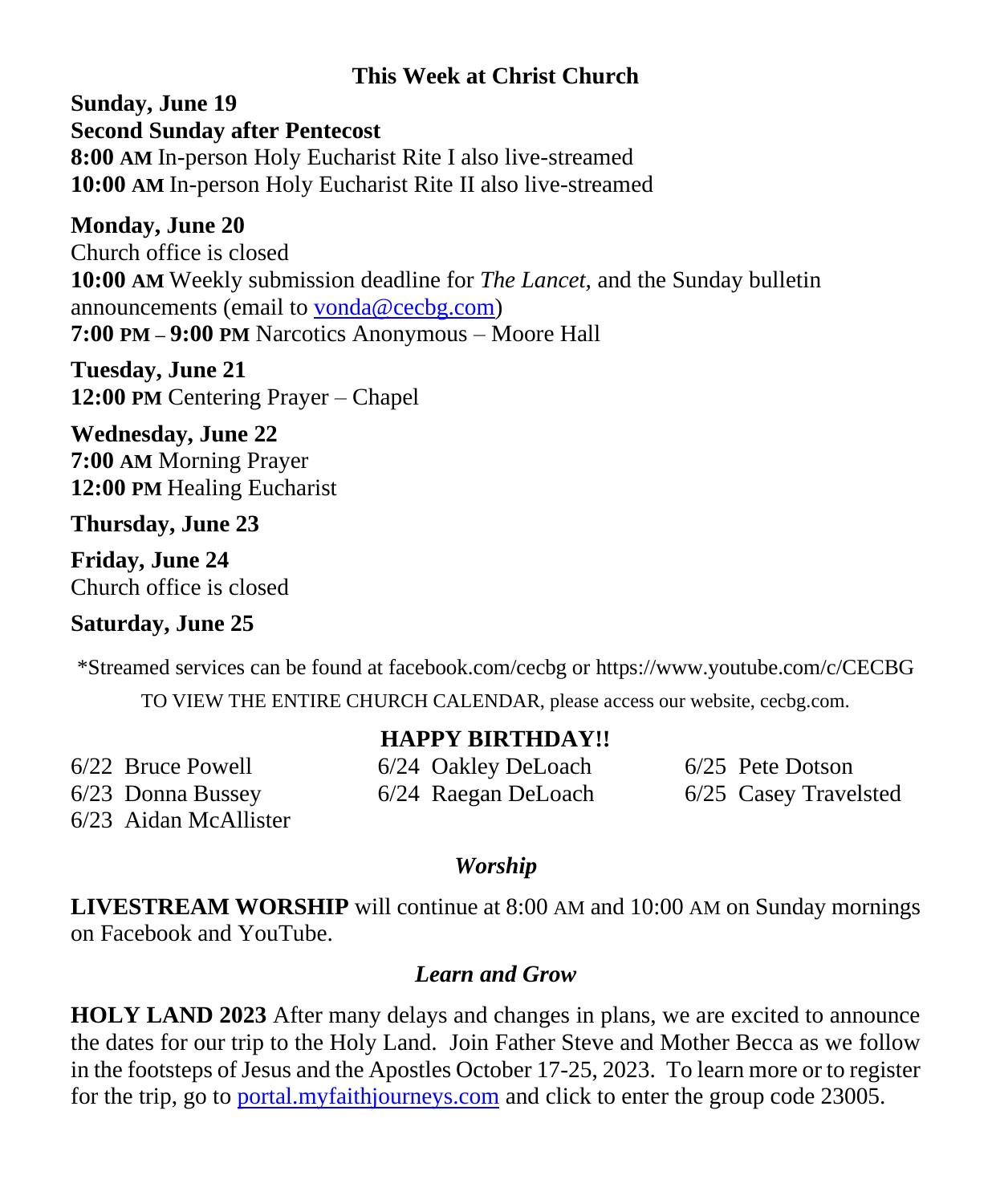**CENTERING PRAYER** is Tuesdays at 12:00 PM. We are meeting in the Chapel. Anyone who is interested is welcome. Any questions, please contact Kathy Wise-Leonard at 270- 779-5595 or email [billkathyleonard@bellsouth.net](mailto:billkathyleonard@bellsouth.net) or Janice Erbach at 270-904-1164 or email [kassta@jadegrel.net.](mailto:kassta@jadegrel.net)

## *Radiate*

**HABITAT WALL BUILD JULY 15-16** CEC, TPC, and FCC are working together to build wall units for 6 Habitat houses in one weekend and you can help in several different ways. The CEC Tornado Relief Fund will match funds raised in the congregation up to \$12,000 for two wall packages. Donations can be made online to Tornado Relief or via check with a memo to Habitat Walls. Skilled and unskilled labor are needed July 15 and 16, you can learn more at <https://crossroadsmissions.breezechms.com/form/bowlinggreen> or by talking to Father Steve.

**CHURCHES UNITED IN CHRIST HELP MINISTRY** is one of the oldest outreach ministries of Christ Church. In partnership with the three other downtown Christian churches, we attempt to assist families with their electric bill, emergency prescriptions, gasoline for an out of town doctor appointment, etc. For the past several months, the NEED has far exceeded our resources to help. In order to effectively sustain this ministry we need for members to step up with a pledge of \$10 or more per week. The Help Ministry at Christ Church currently distributes about \$1,000 per month to those in need using a voucher system. We only help an individual once every 12 months. Won't you please include a gift to the Help Ministry in your gifts to Christ Church! God Bless

Mary, Mary, Karen, Margie, Susan, and Elaine, Your HELP MINISTRY TEAM

**WEDNESDAY COMMUNITY LUNCH** has started serving sack lunches. We are in need of monetary donations to further our program. Your donations are appreciated and can be put in the offering plate with a designation to WCL or may be made online at [https://www.cecbg.com/secure-giving.](https://www.cecbg.com/secure-giving) We are also encouraging folks to join our team of volunteers to assemble and serve! Contact Mary Cash [\(marygcash@gmail.com\)](mailto:marygcash@gmail.com), Janice Erbach [\(kassta@jadegrel.net\)](mailto:kassta@jadegrel.net), or Margie Dotson [\(madebg@bellsouth.net\)](mailto:madebg@bellsouth.net) for more information.

**ONLINE GIVING** Make a secure contribution online to the current year operating fund and/or other funds. You can make your donations through the church website.

# *General Announcements*

**THE PARISH ALTAR FLOWERS** if you would like to sponsor the altar flowers on Sundays, please let Vonda know by emailing [vonda@cecbg.com](mailto:vonda@cecbg.com) or calling the church office.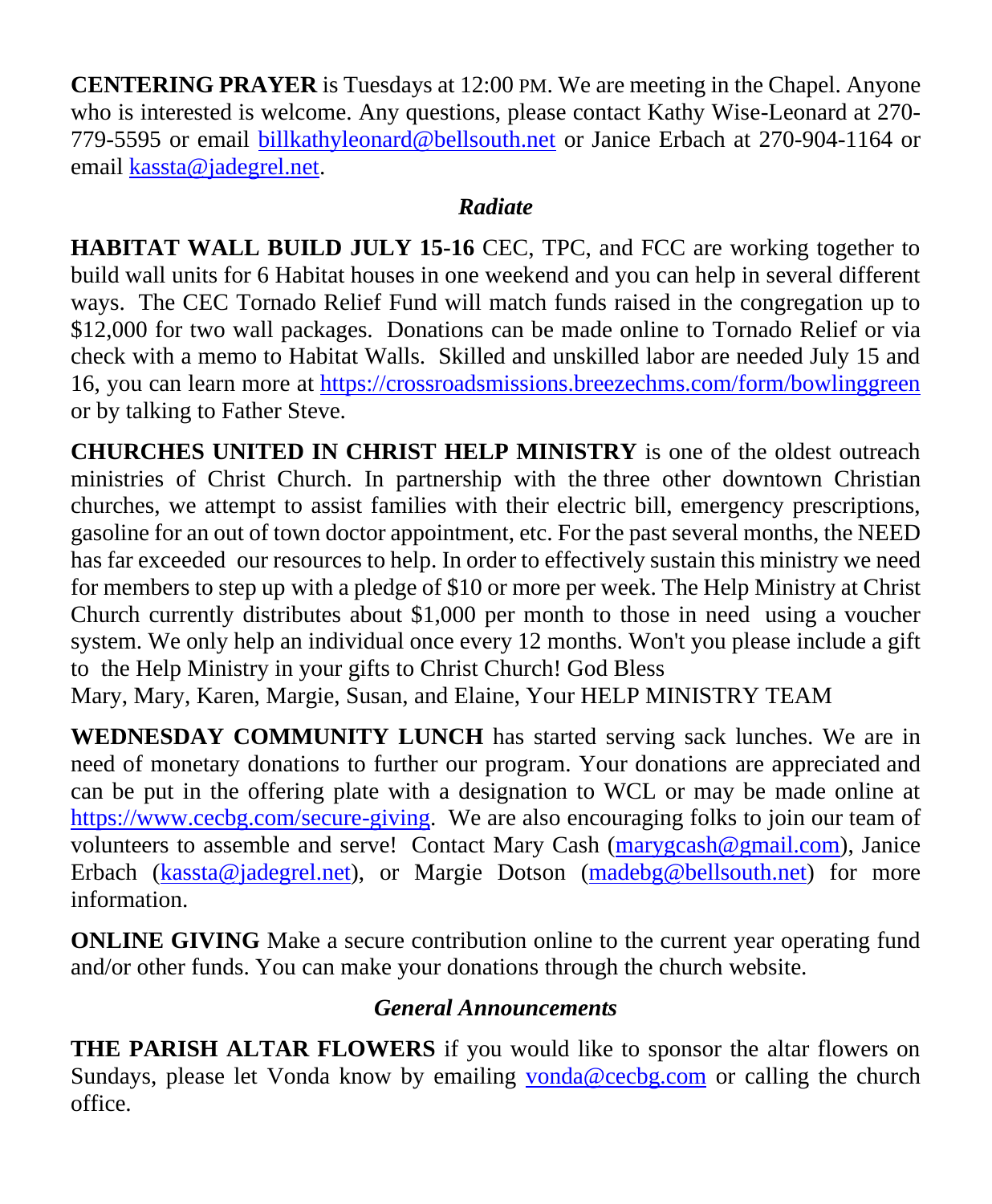**PARISH PRAYER LIST** in an effort to keep the prayer list up to date, starting in July, we will start removing people who have been on the pray list for 3 or more months. Please let Vonda know if you want someone to stay on the prayer list.

**CAMPUS CLEAN-UP** In recent months, an intrepid group of volunteers has taken on the big task of cleaning out the storage closets here on campus. As with any home, the longer we live into our space, the more stuff we collect, and while we love your willingness to share with Christ Church, if you do plan to donate items for Christian Education, the kitchen, or elsewhere, please let us know about it so that it can find a good home and be of use.

# **Parish Prayer List**

### **Parishioners of Christ Church**

Judy Adams Ruth Anne Bell Jimmy Bohannon Aldis Brunson Claire Campbell Jane Coleman Bill Collins Dolores Dodd

## Lois Downs Pat Frederick Dean Gilbert Bob Harrison Nick Heil Barbara Keith Paula Morgan Gretchen Niva

Jo Owsley Karen Robeson Fred Siewers Josh Stiles David Towell Karen Towell Carroll Travelsted Pat Waddington

#### **Parishioners of Christ Church teaching overseas**

Boo Petersen, South Africa Galen Olmsted, Venezuela

### **Parishioners of Christ Church in discernment for ordained ministry**

The Rev. Billy Adams, *deacon in the Diocese of Kentucky* The Rev. Ken Casey, *deacon at Christ Church*

#### **In Thanksgiving**

#### **For our Cloister Community**

#### **In Remembrance**

Jimmy Russell, *brother of Joyce Russell* David Alan Sherman, *nephew of Doug Sherman*

Donnie Corn, *brother of Vonda Garringer*

**Military serving overseas known by Christ Church parishioners**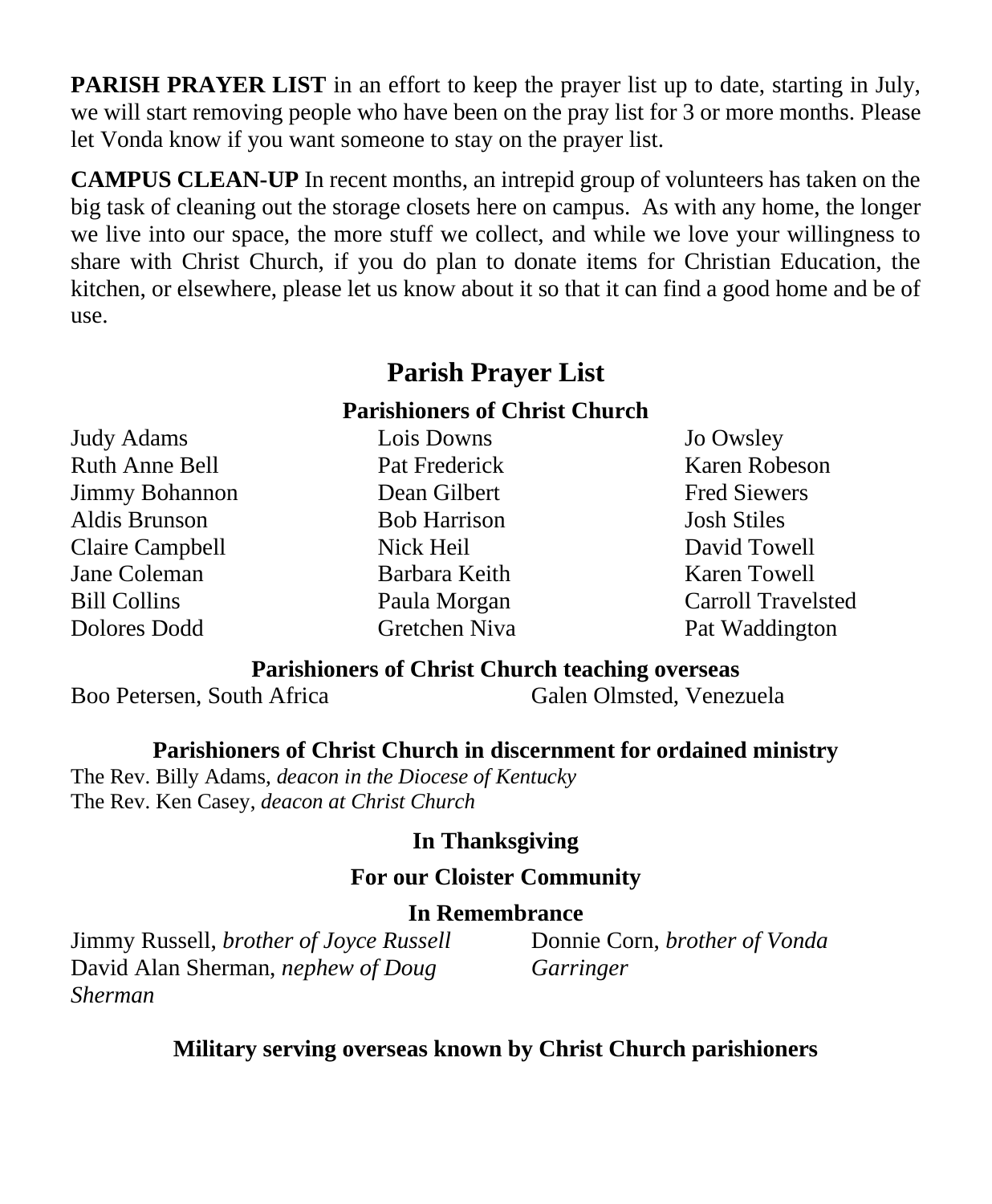### **Family of Christ Church parishioners**

Anastasia Arnold, *daughter of Deb Stein* Nik Avery, *great nephew of Andrea Petty* Jeremy Bennett, *brother-in-law of Karen Crabtrees* Julie Bennett, *sister of Karen Crabtree* Denita Brady, *step-daughter of Bill Collins* YaYa Briley, *sister of Dolores Dodd* Arnold Carter, *father of Brittany Whitlow* Josina Cavallo, *sister of Barbara Powell* Jan Chastain, *sister-in-law of Terrisa Taylor* Mark Crabtree, *brother-in-law of Melinda Grimsley* Bethaney Adams Curry, *daughter of Karen Adams* Randy Dale, *sister-in-law of Jim Dale* Allen Dodd, *husband of Delores Dodd* Don, *brother of Terrisa Taylor* Sarah Moore Epperson, *sister of Elizabeth Rhodes* Bill Escher, *uncle of Stacey Hughes* Jackie Estes, *sister of Kathy Leonard* Nancy Farley, *mother of Fonda Hyong*  Hannah Gatland, *granddaughter of Bob & Marti Harrison* Grant Geyer, *son-in-law of the Hoyng's* Sally Hertting, *mother of Laurie Joyce* Jessica Jones, *sister of Melinda Grimsley* Taylor Kent*, granddaughter of Doug Lawhorn* Ray & Donna Knauft, *parents of Terry Knauft* Jon Kovara, *uncle of Ken Stein* Colleen MacGregor, *daughter of Mary Anne Ringo*

Nancy Mantel, *sister of Judy Reimer* Kim Marcum, *niece of Carol Crowe Carraco* Adison May, *great granddaughter of Sue Wilson* Ann Lee McAllister, *mother of Cary McAllister* Phillip Morgan, *nephew of Paula Morgan* John Newton, *father of Andrea Petty* Daniel Ohrmundt, *brother-in-law of Laurie Joyce* Adrian Olmsted, *son of Ken Casey* Devan Parker, *granddaughter of Mary Anne Ringo* Amanda Parrish-Block, *daughter of Tillie Botwin* Bobbie Pedigo, *father of Jenny Morehead* Ed Pulley, *nephew of Carol Barry* Angelina Sanchez, *niece of Bruce & Barbara Powell* Nevada Sanchez, *niece of Bruce & Barbara Powell* Liz Stein, *daughter of Ken Stein* James Swick, *son of Cathie Huston* Coy Tucker, *father of Belinda Palmer* Nic Turner, *relative of Doug Lawhorn* Aisley Warner, great-*granddaughter of Bonnie Schlicht* Liliana Warner, *granddaughter of Bonnie Schlicht* Nita Williams, *sister-in-law of Betty Young* Mona Wimp, *niece of Portia Wimp* Emily Young, *granddaughter of Paul & Betty Young* Addie Zaker, *niece of Jan Campbell*

## **Others known by Christ Church parishioners**

Darla Angelbeck, *requested by Miliska Knauft* Sarah Ashford, *requested by Don Goidel* Jody Blake, *requested by Karen Adams* Gail Brookman, *requested by Shawn Rhodes* C, *requested by Laurie Joyce* Francisca Cartagnea, *requested by Laurie Joyce* Jared Carter, *requested by Janet Flora* Bobby Cash, *requested by Penny Adams* Chelsea, *requested Don & Lou Goidel* Jerry Cherry, *requested by Tillie Botwin* Mary Louise Cherry, *requested by Tillie Botwin*

Grover Dils, *requested by Doug Lawhorn* Tenzin Dolkar, *requested by Ken Casey* Josey Edwards, *requested by Laura Goodwin* Debbie Embry & family, *requested by Laurie Joyce* Jennifer Ford, *requested by Vonda Garringer* Elizabeth Fox, *requested by George Anna McKenzie* Jean Gibbens, *requested by George Anna McKenzie* Chuck & Cheryl Glass, *requested by Bill Riedel*